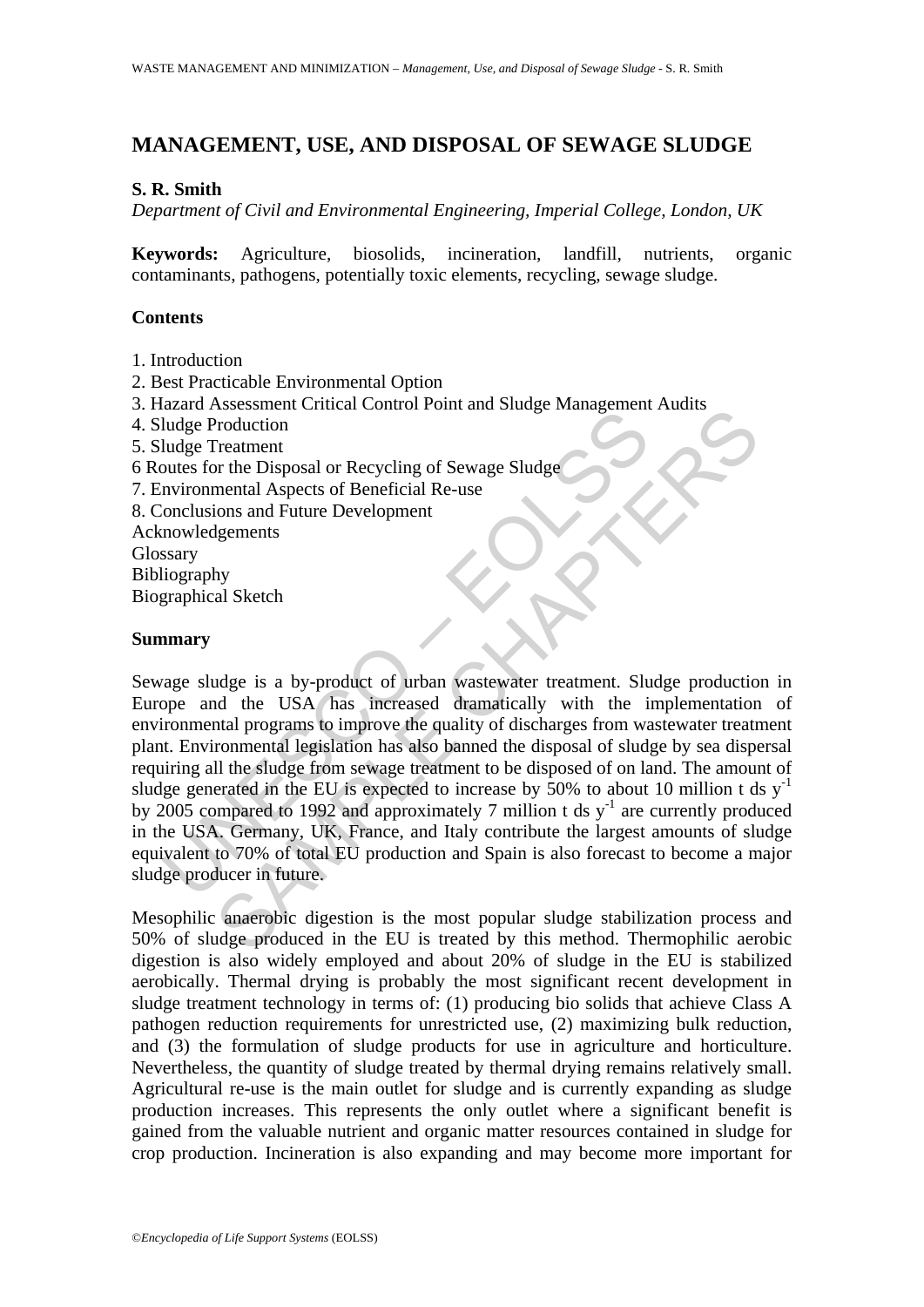sludge disposal than landfill, which is expected to decline with the implementation of new regulations on land filling organic waste. Forecasts suggest that the distribution of sludge amongst the various outlets in the EU by 2005 will be: re-use 54%, incineration 24%, and landfill 19%. The greatest uncertainty about the future trends in sludge management lies in the prospects for recycling sewage sludge in agriculture due to political and environmental concerns about this practice and tightening legislation. This is strategically the most important outlet for sludge and is the most environmentally sustainable from the point of view of recycling resources. However, the future of agricultural re-use will depend on adopting pragmatic controls that facilitate land application and protect the environment based on sound scientific principles and risk assessment. It will also crucially depend on counter-acting prejudicial perceptions about sludge and gaining consumer confidence that land application is a safe and acceptable practice that, on balance, represents the best overall approach to sludge management. As the availability of outlets for sludge diminish, the ability to provide secure, costeffective and environmentally acceptable approaches to sludge management becomes ever more challenging. This emphasizes the importance of maintaining the land application route to allow beneficial re-use of sludge otherwise the only remaining viable alternative will be the construction of more sludge incinerators in urban areas and for ash disposal to landfill.

### **1. Introduction**

availability of outlets for sludge diminish, the ability to pro<br>citive and environmentally acceptable approaches to sludge mar-<br>more challenging. This emphasizes the importance of mailication route to allow beneficial re-u Solution of the principle and stabilizer the model and a stability of outlets for sludge diminish, the ability to provide secure, and environmentally acceptable approaches to sludge management becomedineping. This emphasiz Sewage sludge is an inevitable by-product of urban wastewater treatment. It is a mixture of solids and water produced during the treatment of wastewater. In the USA, "biosolids" is the preferred term to describe treated sewage sludge that is suitable for beneficial re-use and this is becoming widely accepted as a more appropriate and less prejudicial description for sludge. Wastewater treatment processes purify combined discharges from domestic and industrial sources by a series of physical, biological and chemical processes to remove and stabilize the degradable materials present in raw wastewater. A simple schematic representation of the main stages of sewage treatment is shown in Figure 1. These involve prescreening to remove grit, plastic and other debris; primary sedimentation of the settle able solids, followed by secondary aerobic biological treatment of the settled sewage, or primary effluent, by aerated reactors (activated sludge process) or biological filters (percolating filter). Biological sludge from these aerobic stages, and sludge from tertiary treatment, that may be required to further purify the effluent including nutrient removal processes (nitrogen and/or phosphorus), are co-settled with the primary sludge.

Effluent treated to the appropriate standard required by environmental legislation, which is defined by the Urban Waste Water Treatment Directive (91/271/EEC) (UWWTD) in the case of EU member countries, is discharged to the nearest surface water. However, the residual sewage sludge requires further careful management and a number of options are available for its treatment, disposal or beneficial re-use that need consideration in relation to cost, practicability, potential environmental impacts as well as public perceptions.

Sewage sludge contains agronomically significant amounts of nitrogen and phosphorus and has value as an effective fertilizer replacement for these important nutrients. Sludge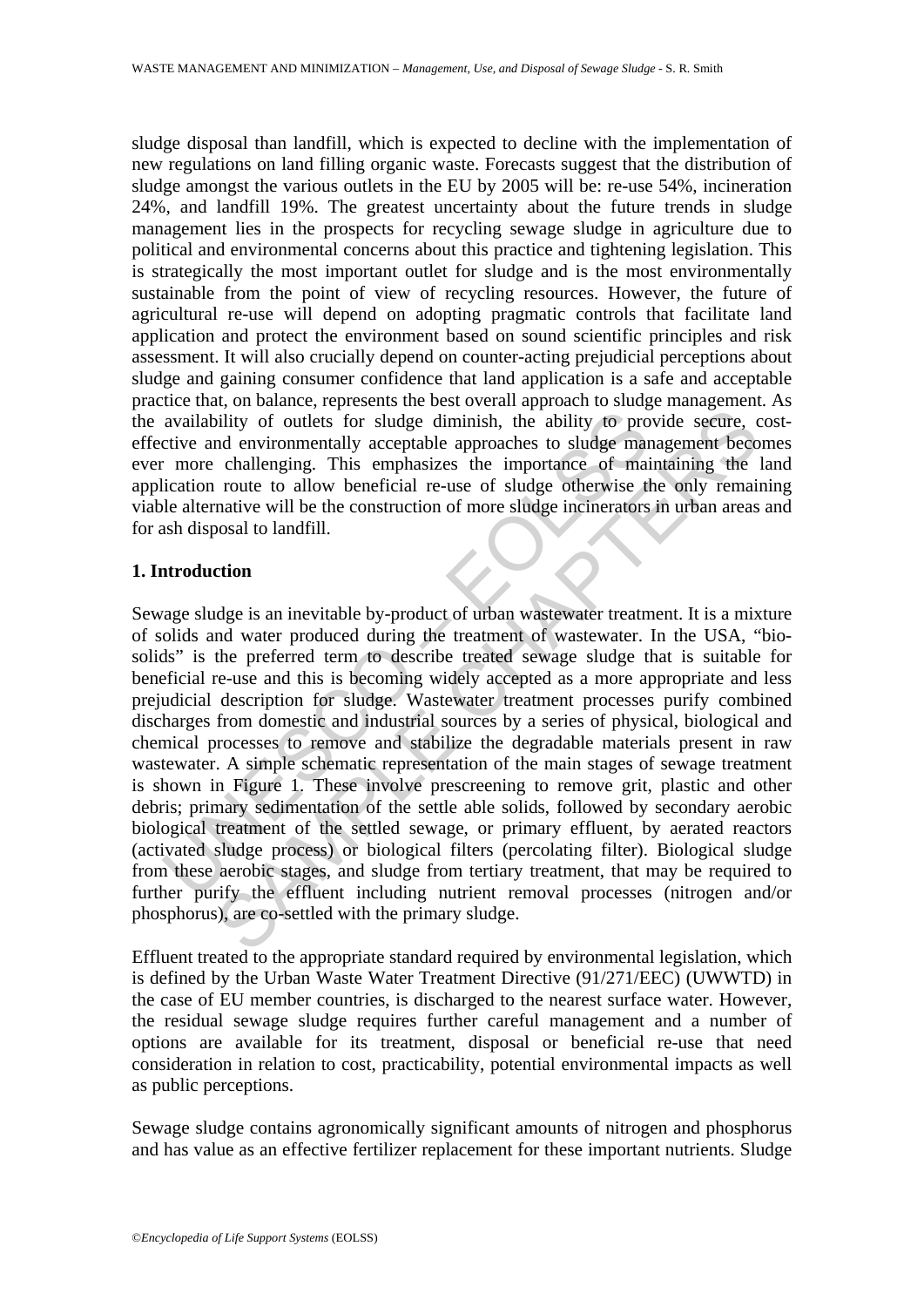application to soil also conserves organic matter and together these attributes provide a case for encouraging the beneficial re-use of sludge as a resource in agriculture, forestry or land reclamation in preference to its disposal. The presence of a range of potentially toxic elements (PTEs) and organic contaminants in urban wastewater also requires vigilant trade effluent control and quality standards to protect the environment when sludge is re-used beneficially on land. Excreted human pathogenic organisms also transfer to the sludge during wastewater treatment and the risk of spreading disease is controlled by appropriate sludge treatment processes and by carefully managing the use of sludge on land.



Figure 1. Schematic representation of a sewage treatment works showing the principal process stages and outputs.

Environmental legislation within the EU is reducing the availability of the traditional disposal outlets for sludge. For example, the UWWTD ended sea dispersal in 1998 and the disposal of sludge in landfills is no longer regarded as a sustainable option and will be restricted by the recent Landfill Directive (1999/31/EC). Incineration is not favored in many countries and is often considered negatively by the general public. Agricultural use of sludge is regulated specifically by the Council Directive of 12 June 1986: *On the Protection of the Environment, and in Particular of the Soil, When Sewage Sludge is Used in Agriculture (86/278/EEC)*, which unified environmental standards for recycling sludge on farmland across the EU. However, for a variety of reasons, some European countries have introduced more stringent environmental legislation, particularly with respect to the limit values for PTEs in sludge and soil. Any revision of Directive 86/278/EEC is likely to follow this lead, but there is a danger that the new standards may be unnecessarily restrictive and will limit opportunities for using sludge in agriculture. The recent food hygiene crises have also focused attention on the safety and potential risks to human health from land spreading sludge, despite the fact that these outbreaks have been unrelated to agricultural re-use. These issues, together with a frequently negative media, have tended to undermine confidence in recycling sludge and the long-term future, and operational security of this outlet must also be in question.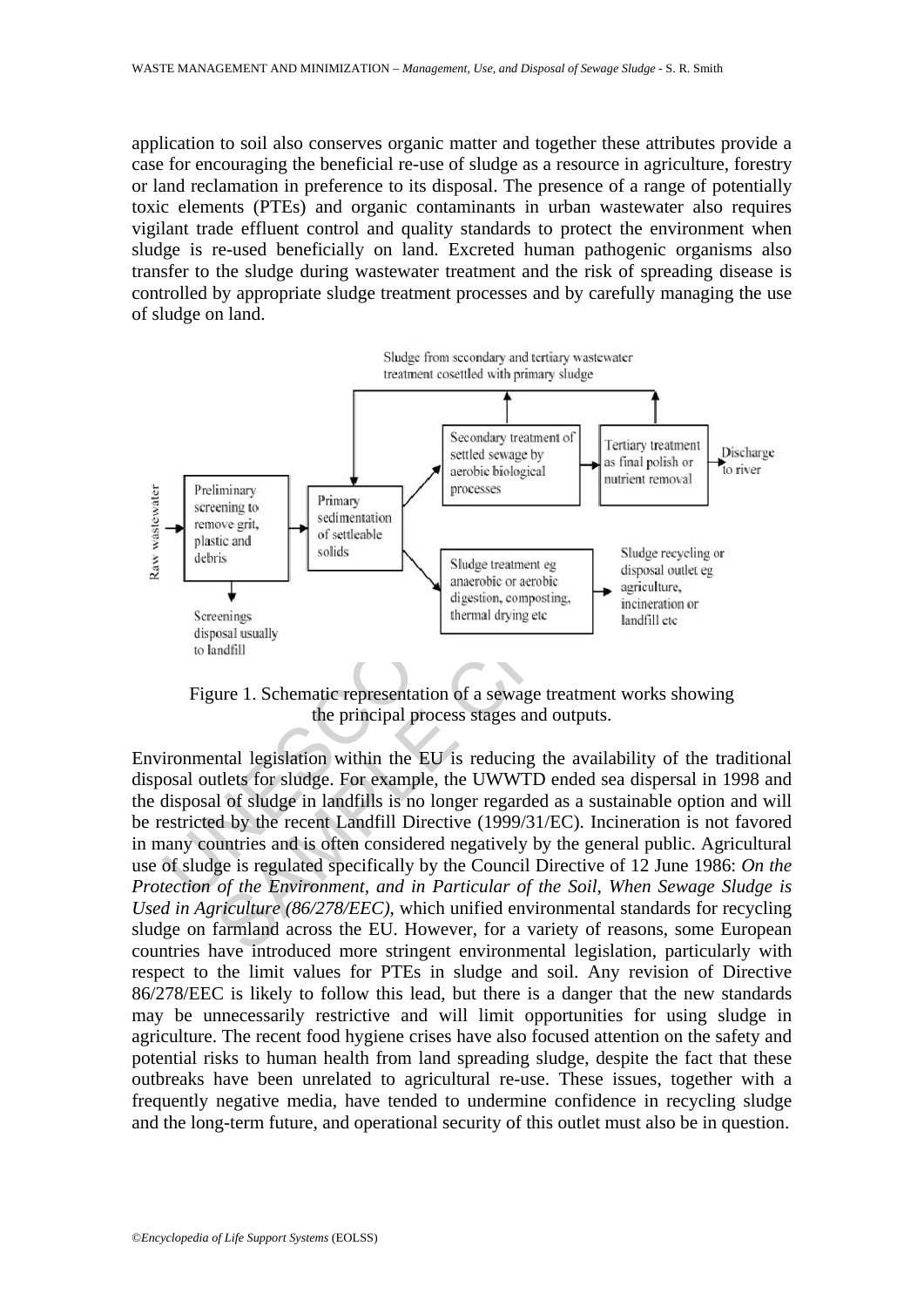In the USA, a more proactive and positive approach towards beneficial re-use on land is apparent than in many European countries and the 1993 US EPA: *Part 503–Standards for the Use or Disposal of Sewage Sludge* is designed to facilitate and encourage recycling as far as possible. Furthermore, in contrast to the apparently *ad hoc* development of regulations and Directives influencing sludge management practices in the EU, the Part 503 provides a cohesive framework of controls encompassing all aspects of sludge re-use and disposal including land filling, and incineration.

Despite these pressures, the Water Industry is charged with delivering cost-effective solutions to sludge management problems and to invest in appropriate treatment technologies so that sludge can be used or disposed of in a safe, cost-effective, and sustainable manner. This challenge not only faces industrialized nations, but is increasingly important in developing countries because the construction and operation of basic wastewater collection, and treatment facilities to improve the environment and public health goes hand-in-hand with increased sludge production.

This paper examines the techniques available for selecting the optimum methods of sludge treatment and management depending on local conditions and circumstances. Recent information on sludge production and quality in different countries is reviewed and the methods available for sludge treatment, disposal or re-use are compared. The potential environmental consequences of the main routes for sludge management are considered, and future trends and developments are discussed.



## **2. Best Practicable Environmental Option**

Figure 2. Key steps in the development of sludge BPEO.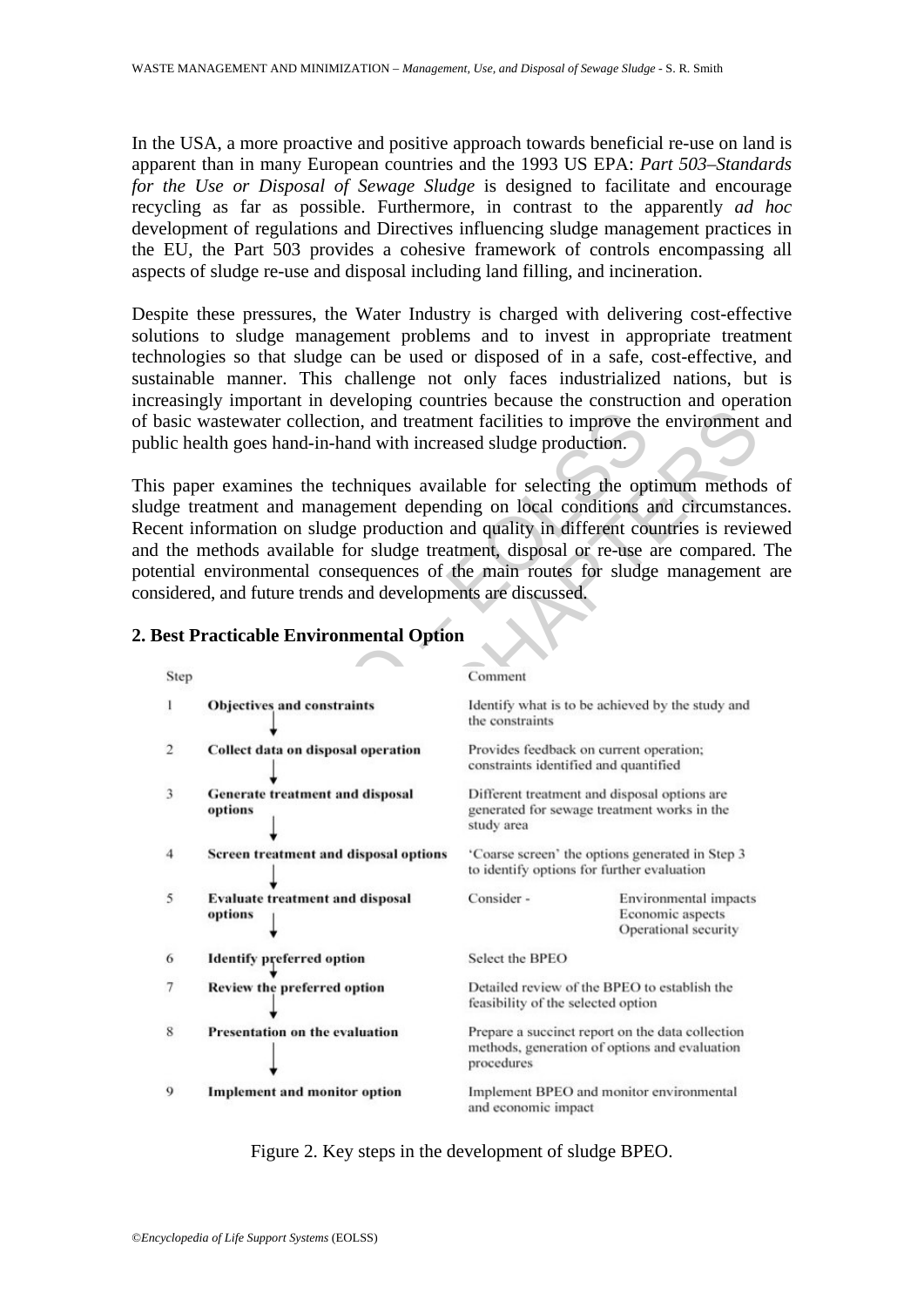An objective assessment of the complex and interacting factors that govern sludge treatment and disposal scenarios is performed by undertaking a Best Practicable Environmental Option (BPEO) study. Key stages in the development of a BPEO for sludge are shown in Figure 2. The objective of the BPEO approach is to achieve reductions in environmental pollution and damage and improvements in the quality of the environment as a whole. Emphasis is placed on the selection of a route for sludge treatment and disposal that will minimize the overall potentially adverse environmental impacts, on a case-by-case basis, with costs occupying a secondary role. However, a reasonable balance between benefits and costs should be identified and the financial implications of adopting the BPEO should not be disproportionate. A fundamental principle of the BPEO is that impacts on all environmental media (air, water, soil) or compartments are considered, although this often requires objective judgments on the potential significance and extent of different environmental impacts.

| <b>Treatment processes</b>                                                                | <b>Transfer options</b> | <b>Management options</b>                |
|-------------------------------------------------------------------------------------------|-------------------------|------------------------------------------|
| Digestion:                                                                                | Road vehicle            | Agriculture:                             |
| Thermophilic aerobic                                                                      |                         | Surface spreading                        |
| Mesophilic anaerobic                                                                      | Rail                    | Soil injection                           |
| Use of gas for CHP                                                                        |                         |                                          |
| Gas refining and export as fuel                                                           | Pipeline                | Specialist products<br>- Domestic market |
| Other uses                                                                                |                         | Horticulture                             |
| Disinfection                                                                              |                         | Forestry                                 |
| Pasteurisation                                                                            |                         |                                          |
| Lime addition                                                                             |                         | Sacrificial/dedicated land               |
| Composting                                                                                |                         | <b>Construction materials</b>            |
| Thickening                                                                                |                         |                                          |
| Gravity                                                                                   |                         |                                          |
| Mechanical                                                                                |                         |                                          |
| Mechanical dewatering                                                                     |                         |                                          |
| Thermal drying                                                                            |                         |                                          |
| Incineration                                                                              |                         |                                          |
|                                                                                           |                         |                                          |
| Table 1. Available methods for the treatment, disposal or re-use of sewage sludge.        |                         |                                          |
|                                                                                           |                         |                                          |
| The generation of options (Step 3 in developing the sludge BPEO, Figure 2) examine        |                         |                                          |
| all the possible treatment, transport and disposal re-use options available (Table 1) and |                         |                                          |
| these are screened to identify the option that has the minimum environment impact, but    |                         |                                          |

The generation of options (Step 3 in developing the sludge BPEO, Figure 2) examines all the possible treatment, transport and disposal re-use options available (Table 1) and these are screened to identify the option that has the minimum environment impact, but does not incur excessive cost (Figure 3). Agricultural use is the BPEO in most circumstances, and this will require the selection of an appropriate treatment process for sludge that is intended for re-use in agriculture based on an evaluation of the environmental benefits and costs of different treatment options for particular STWs. Incineration is often the BPEO when the availability of agricultural land is limited, as is the case for STWs in large urban conurbations, or when sludge quality prohibits its use on land. Incineration is the BPEO under these circumstances because the environmental impacts and costs of transporting sludge to farmland are a major constraint to implementing a recycling option and polluted sludge is unsuitable for re-use. However, local circumstances differ and, when available, land reclamation can be a suitable BPEO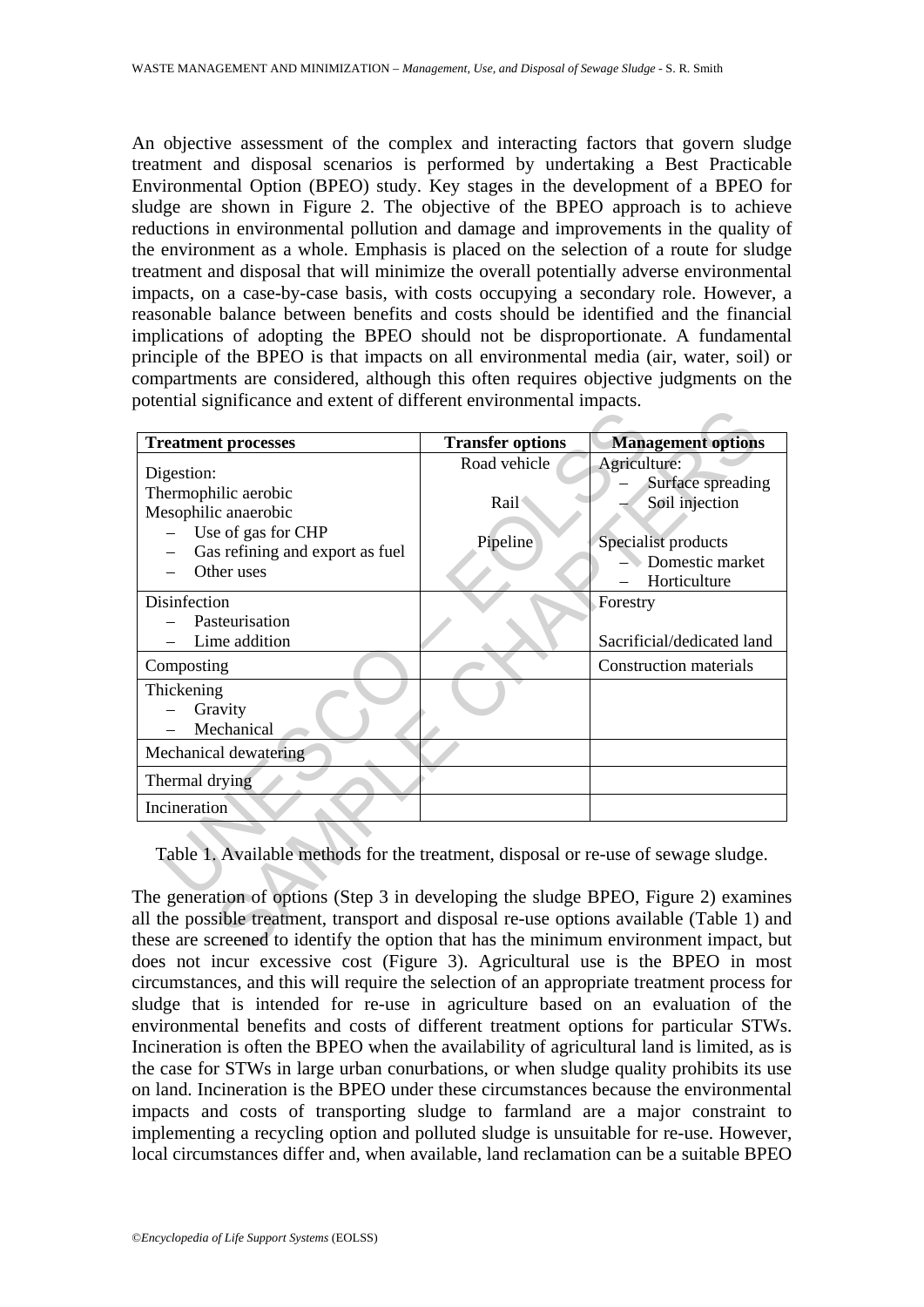for sludge, although this has to be balanced against the security and availability of this outlet for sludge, which may be limited in the longer term.





## **3. Hazard Assessment Critical Control Point and Sludge Management Audits**

Agricultural re-use of sludge is often the BPEO from a technical, quantitative assessment of the available treatment and management options. However, this is a voluntary route for sludge and is dependent on many external factors not under the control of the Water Undertaker. It is reliant on good will between the farmer and sludge producer. This relationship is dependent on the provision of a high quality of service by the sludge producer in terms of sludge treatment and land application practices. However, farming methods are increasingly subject to codification and assurance schemes required by major food retailers, and the use of sludge for crop production has come under scrutiny. The British Retail Consortium and UK Water Industry agreed a series of measures, known as the Safe Sludge Matrix, to improve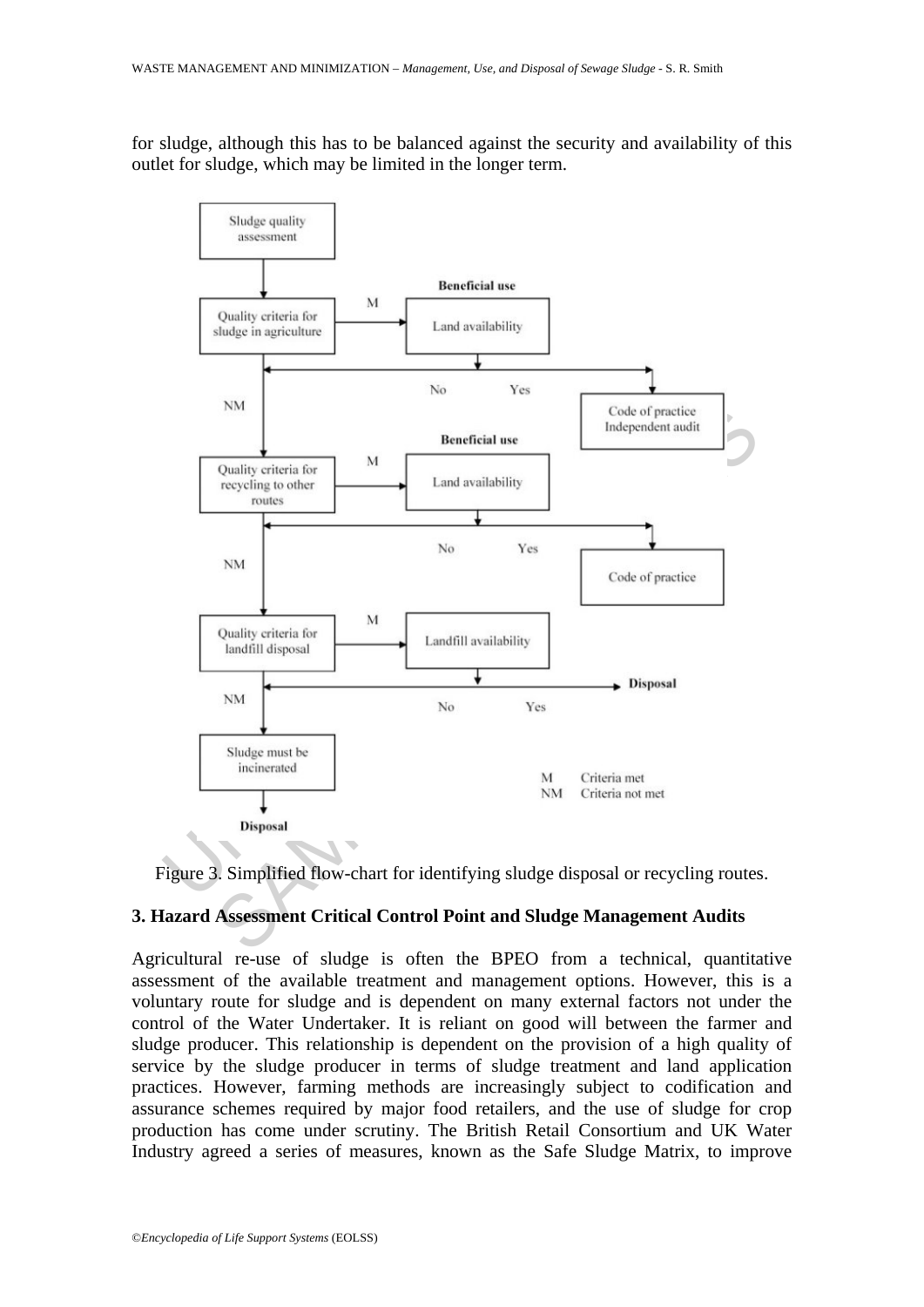confidence within the food industry in the agricultural use of sludge. These measures included banning the use of untreated sludge, that carried the largest potential risk of disease transmission from enteric pathogens (although no link has been proven), and classifying the acceptable uses of treated and advanced treated sludges (Section 5). UK legislation and the 1996 DoE (now DETR) *Code of Practice for the Agricultural Use of Sewage Sludge* will be revised in the light of these developments. A revision of the EU Directive on agricultural use of sludge (86/278EEC) will also up date the requirements for effective treatment processes and the acceptable uses of sludge on farmland.

| Industrial effluent control and screening                                                          |
|----------------------------------------------------------------------------------------------------|
| Proven treatment processes for stabilisation, odour minimization, and pathogen                     |
| destruction                                                                                        |
| Appropriate use on land (rates of application, nutrient additions, crop types, waiting             |
| periods, and sowing and harvesting constraints)                                                    |
| Monitoring protocols and quality assurance systems for treatment processes and field               |
| application operations                                                                             |
| Standard analytical methods for PTEs, organic contaminants and microorganisms                      |
| Management systems                                                                                 |
| Communication (customer, regulator, public and stakeholders including landowners and<br>retailers) |
| Training and staff competence                                                                      |
| Record keeping                                                                                     |
| Reporting                                                                                          |
| Independent audit control                                                                          |
| Indemnity insurance                                                                                |
| Table 2. Focal points for quality assurance in sludge recycling operations.                        |
| he introduction of independent auditing to visibly demonstrate quality assurance i                 |
| udge treatment and land application operations will form an important feature of                   |
| vised legislation on agricultural use of sludge; the UK Water Industry has alread                  |
| greed to demonstrate compliance with the requirements of the Safe Sludge Matri                     |
| ome examples of critical focal points for quality assurance in sludge recycling                    |
| perations are listed in Table 2. A transparent audit process and quality assurance an              |
| garded as important steps in building consumer confidence and gaining acceptance fo                |
| cycling sludge on agricultural land. Sludge audit schemes are being introduced, b                  |
| e most rigorous of these have been developed based on the principles of Hazar                      |
| ssessment Critical Control Point (HACCP). This involves identifying hazards during                 |
| coduction and treatment system and introducing stringent process controls at critic                |
|                                                                                                    |

The introduction of independent auditing to visibly demonstrate quality assurance in sludge treatment and land application operations will form an important feature of revised legislation on agricultural use of sludge; the UK Water Industry has already agreed to demonstrate compliance with the requirements of the Safe Sludge Matrix. Some examples of critical focal points for quality assurance in sludge recycling operations are listed in Table 2. A transparent audit process and quality assurance are regarded as important steps in building consumer confidence and gaining acceptance for recycling sludge on agricultural land. Sludge audit schemes are being introduced, but the most rigorous of these have been developed based on the principles of Hazard Assessment Critical Control Point (HACCP). This involves identifying hazards during a production and treatment system and introducing stringent process controls at critical points to prevent unacceptable risk from passing through the process (see Figure 4). A process flow diagram is constructed and the potential hazards are listed that may be expected to occur at each step. A decision tree (see Figure 4) is used to determine whether a process step is a Critical Control Point (CCP) for each identified hazard. The CCP is a step in the process at which control can be applied and is essential to prevent or eliminate a hazard or reduce it to an acceptable level. Originally designed as a mechanism to protect food safety, HACCP procedures are transferable to the assessment of technical and managerial processes involved in treating and recycling sewage sludge on farmland to identify CCPs that protect the environment when sludge is used in agriculture. Thus, CCPs are identified that prevent or reduce the contamination of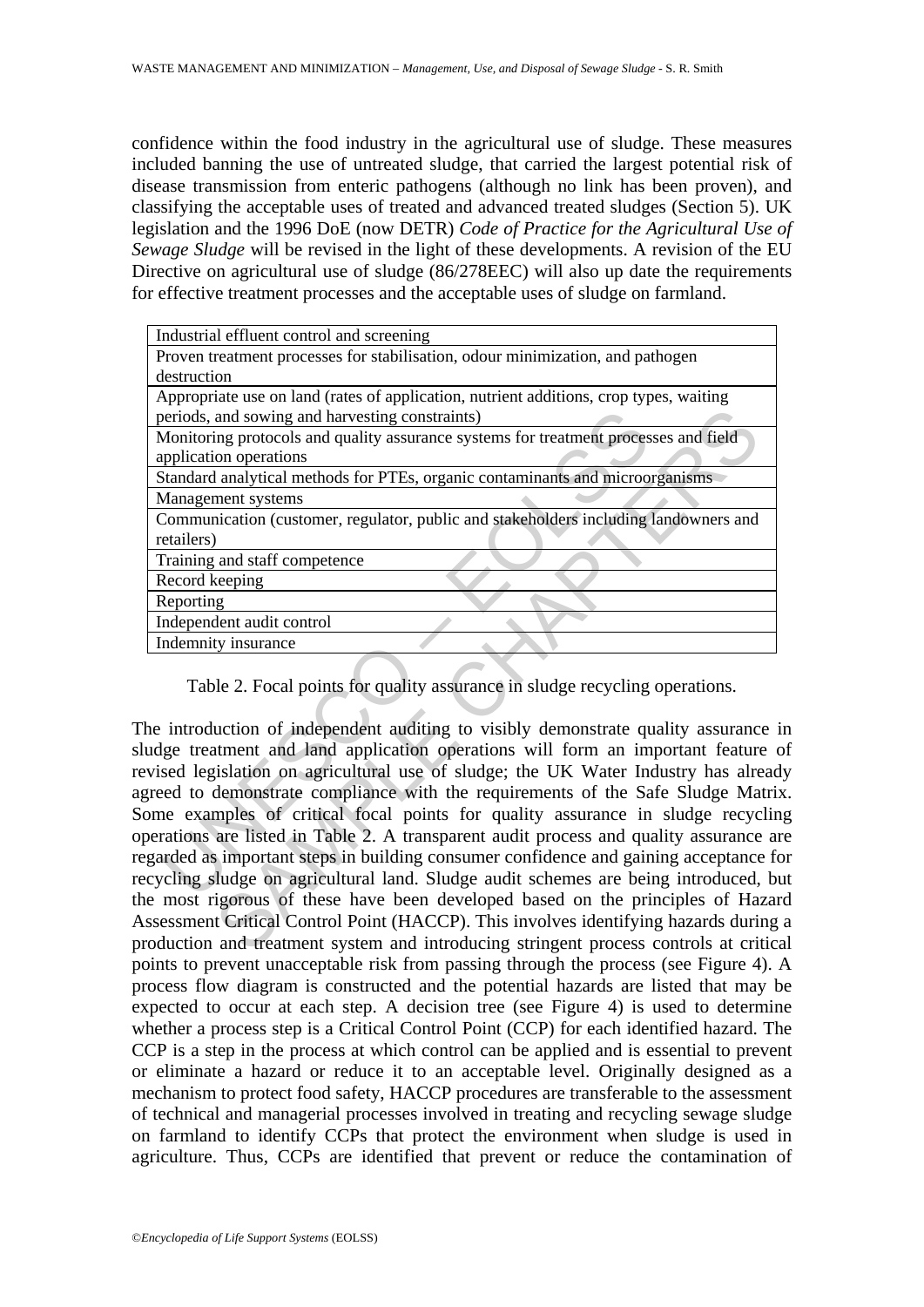sludge with PTEs, organic contaminants, microbial pathogens, and that minimize odor, and nuisance etc. Using these examples, source control is the CCP for chemical contaminants; sludge treatment conditions (e.g. time, temperature, pH) and land use (e.g. crop types, waiting periods, application methods) provide CCPs for pathogens and also minimize potential odor nuisance. An example of this approach to quality assuring sludge re-use operations is the Bio-solids and Other Organics Sludge Treatments (BOOST) audit and insurability system, which applies the principles of HACCP to sludge treatment and recycling and provides independent accreditation that Good Practice standards are being consistently achieved.



Figure 4. A Critical Control Point decision tree.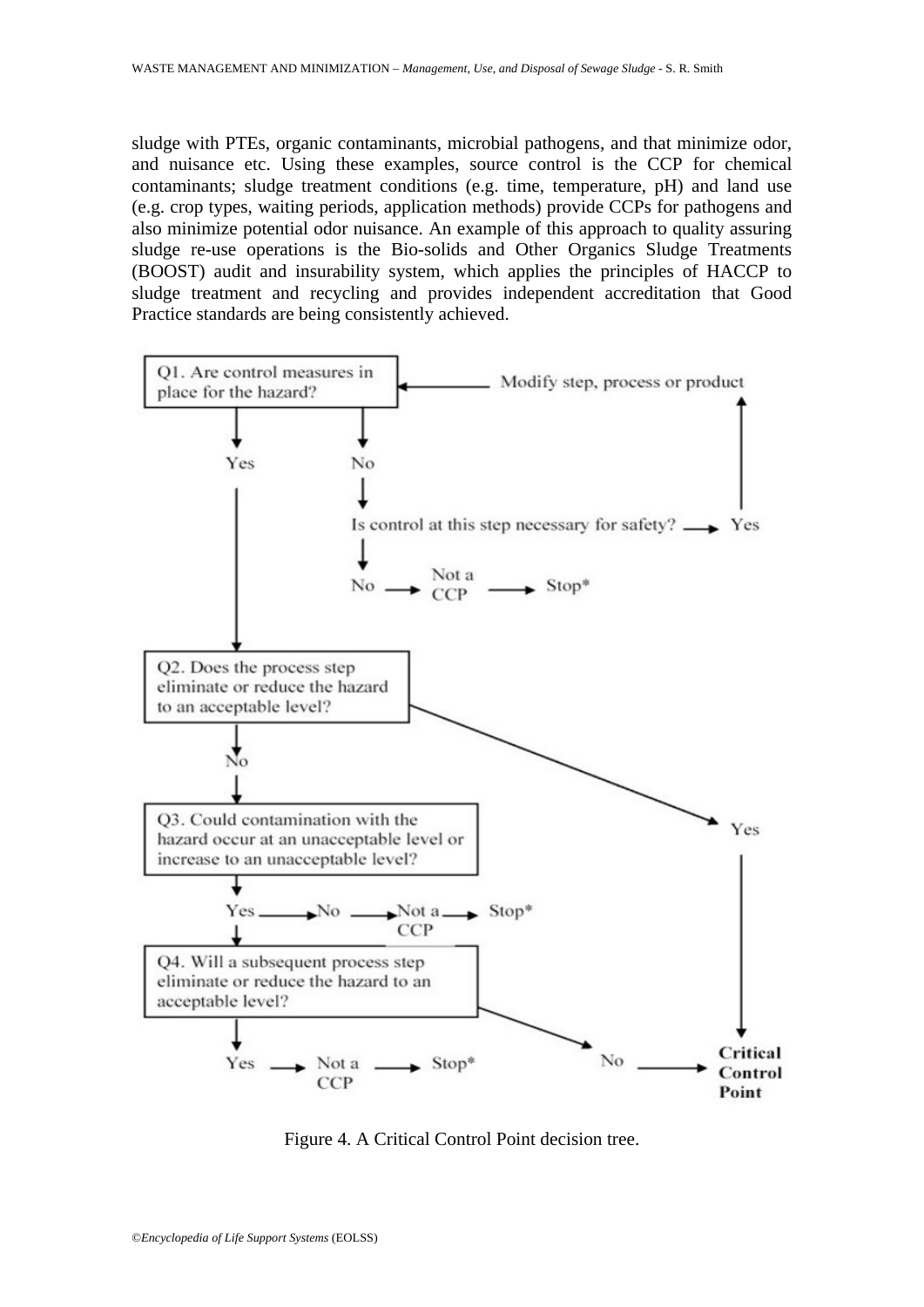- -
- -
- -

# TO ACCESS ALL THE **26 PAGES** OF THIS CHAPTER, Visi[t: http://www.eolss.net/Eolss-sampleAllChapter.aspx](https://www.eolss.net/ebooklib/sc_cart.aspx?File=E4-13-01-11)

#### **Bibliography**

Carrington E. G., Davis R. D., Hall J. E., Pike E. B., Smith S. R, and Unwin R. J. (1998). *Review of the Scientific Evidence Relating to the Controls on the Agricultural Use of Sewage Sludge*. WRC Report No. DETR 4454/4. Marlow: WRC Medmenham. [Presents the evidence used in developing the *1989 UK Department Of The Environment Code Of Practice For Agricultural Use Of Sludge And The Sludge (Use In Agriculture) Regulations (Statutory Instrument No. 1263*) and more recent information relevant to the controls on the agricultural use of sewage sludge.]

R 4454/4. Marlow: WRC Medmenham. [Presents the evidence used in dev<br>
TR 4454/4. Marlow: WRC Medmenham. [Presents the evidence used in dev<br>
terment Of The Environment Code Of Practice For Agricultural Use Of Shudge<br>
relatio 4. Marlow: WRC Medimenham. (Presents the evidence used in developing the 1988)<br>
(*Fi E Environment Code Of Practicle For Agricultural Use Of Slitdge And The Slitdge<br>
(<i>F)* (*FE Environment Code Of Practicle For Agricultur* Clark P., Bruce A., Wardley T., and Wright J. (1999). *Review of Sewage Sludge Treatment and Disposal Practices*. R&D Technical Report 125. Bristol: The Environment Agency. [Overview describing the treatment processes and disposal routes for sewage sludge, supported by a more detailed Project Record (P2/064/1) that updates an earlier report by Frost R., Powlesland C., Hall J. E., Nixon S. C, and Young C. P. (1990) *Review Of Sludge Treatment And Disposal Techniques*. WRC Report No. PRD 2306–M/1. Marlow: WRC Medmenham.]

Council of the European Communities (CEC) (1986). *Council Directive of 12 June 1986 on the Protection of the Environment, and in Particular of the Soil, When Sewage Sludge is Used in Agriculture* (86/278/EEC). *Official Journal of the European Communities* No. L 181/16–27. [The European Directive controlling agricultural use of sewage sludge.]

Hall J. E. ed. (1991). *Alternative Uses for Sewage Sludge*, 387 pp. Oxford: Pergamon Press Plc. [Presents a series of papers on the disposal of sludge by landfill and incineration, and relating to its use in land reclamation, forestry, composting, soil manufacture, and by other non-conventional methods.]

Hall J. E. and Dalimier F. (1994). *Waste Management—Sewage Sludge. Part 1. Survey of Sludge Production, Treatment, Quality, and Disposal in the European Union. Contract No. B4-3040/014156/92*. WRC Report No. EC 3646. Marlow: WRC Medmenham. [Consultants report on sludge production, quality, and use in the EU in 1992; a summary is published in: Davis R.D. and Hall J. E. (1997). *European Water Pollution Control* **7**(2), pp. 9–17.]

Hall J. E., L'Hermite P, and Newman, P. J. (1992). *Treatment and Use of Sewage Sludge and Liquid Agricultural Wastes: Review of COST 68/681 Programme, 1972–90*, 230 pp. Luxembourg: Commission of the European Communities. [Summarizes eighteen years of research on sludge treatment and use in Europe.]

Powlesland C. and Frost R. (1990). *A Methodology for Undertaking BPEO Studies of Sewage Sludge Treatment and Disposal*. WRC Report No. PRD 2305–M/1. Marlow: WRC Medmenham. [Describes a methodology for assessing the best practicable environmental option for disposing of sewage sludge.]

Smith S. R. (1996). *Agricultural Recycling of Sewage Sludge and the Environment*, 382 pp. Wallingford: CAB International. [Review of international scientific literature on the potential environmental impacts of recycling sewage sludge on farmland with almost 1000 references.]

Smith S. R. (1999). *Are Controls on Organic Contaminants Necessary to Protect the Environment When Sewage Sludge is Used in Agriculture*? 4<sup>th</sup> European Bio-solids and Organic Residuals Conference, Wakefield, 15–17 November. Wakefield: Aqua Environment. [A recent assessment of issues relating to organic contaminants, and their significance for recycling sewage sludge on land.]

United States Environmental Protection Agency (US EPA) (1992a) *Technical Support Document For Reduction Of Pathogens And Vector Attraction In Sewage Sludge*. EPA 822/R–93–004. Office of Water.